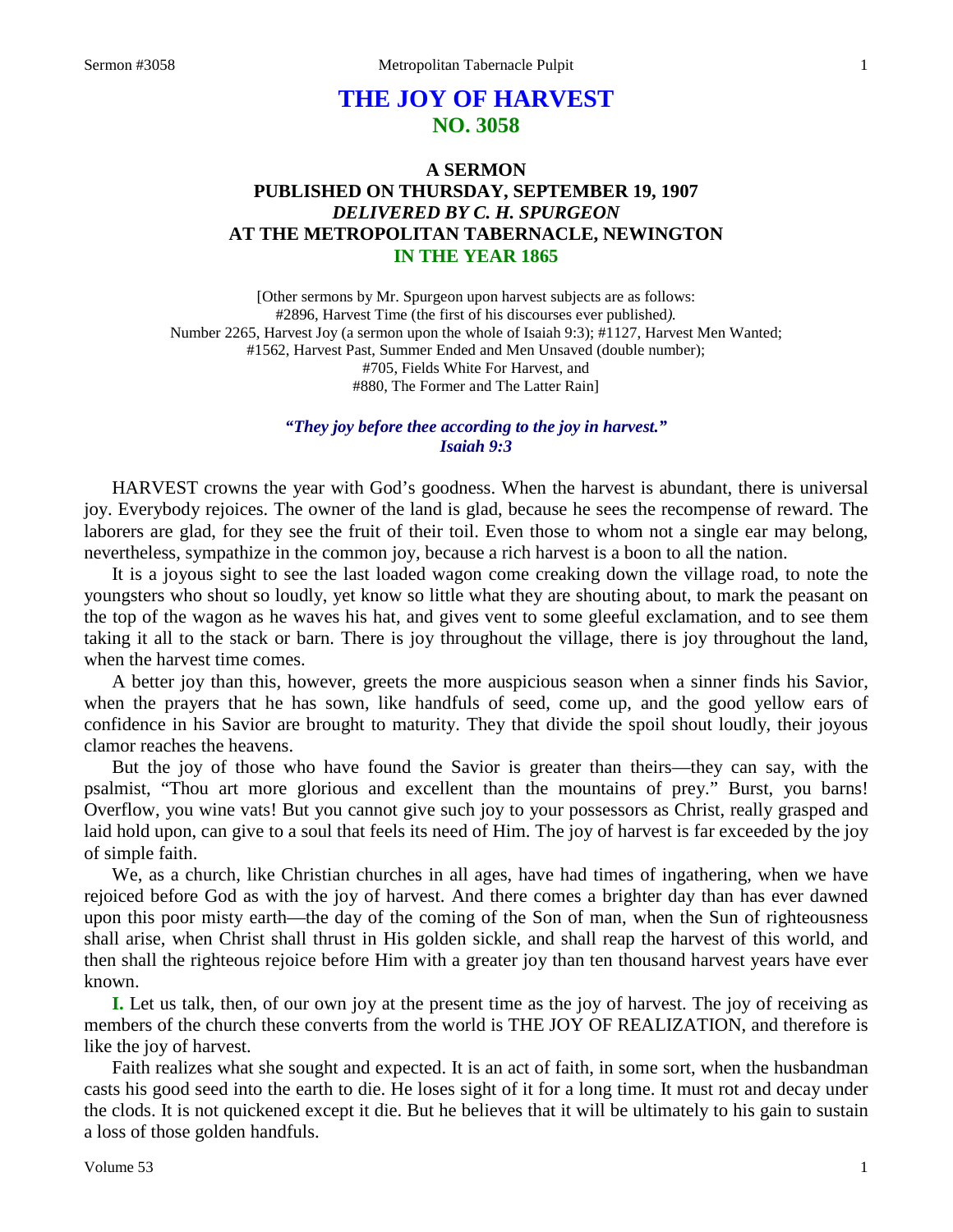When he sees the harvest, his faith is honored and proved to be sound sense. Thus, too, his cherished hopes are fulfilled. When he first saw the green blade appearing above the soil, he had hope of golden ears. When the whole field grew green and looked like his own pastures, then he thought full sure that harvest time would come, and each day, as he has walked across his field or round about it—as he has seen first the blade, and then the ear—he has hoped to see the full corn in the ear.

And now his hopes are all fulfilled in the harvest before him. His labor is all repaid. Many a time have his workmen plodded to and fro over that ground. It was toilsome drudgery—to plough, to harrow, to sow—then there was much weeding, the hoe had to be in frequent use. But now he grudges no labor that has been spent—he has a good return for all his outgoing in the incoming of his harvest. Harvest is the realization of faith, of hope, and of labor.

So is it with the conversion of souls. We sow the Word in faith. How often have I preached the Gospel here and I have felt that there was no power whatever in it, of itself, to convert souls, and no power whatever in souls to make it converting to them. Yet I felt and knew that God would honor His own truth and make it quickening to those whom He had ordained unto eternal life.

And you, sitting in these pews, and offering your silent prayers, have hoped that it would be so, you have anticipated it. Your faith has been exercised with my faith, expecting that God's Word would not return unto Him void. And I know that many of you, earnest men and women, have looked out for results—you have had a quick ear to catch a hopeful word from your own children. You have had a quick eye to notice the tears of any who sat in the same pew with you.

And sometimes your hopes rose very high—and sometimes sank very low. But now that you have seen many of these, in whom you have been interested, brought in and added to the church, you seem to go beyond hope, and you bless God that His Word has been honored and that souls have been saved.

I cannot tell how many of you have labored for those particular persons who are to be added to us. I know that some of you have, but I venture to say that you who have prayed most, will rejoice most. You who have spoken most to souls, you who have labored most to bring them to Christ, will have the greatest part in the present joy of harvest.

As for you loiterers, who do nothing but look on—as for you who are ready at meal-time to come in and dip your bread into our vinegar, but have nothing to do with the labor, you who have not toiled with us side by side—you will have little joy. You will perhaps stand by and be suspicious concerning the results. Like the elder brother, you will be angry and not come in, while we have music and dancing over the brother who was lost and is now found—who was dead and is alive.

But you who have believed most, you who have hoped most, you who have worked most—you shall keep the feast and rejoice before God with the joy of harvest. Glory be unto God, He has not failed us, His Word has not returned unto Him void. He has heard the cry of His children, He has given to us to sow in tears and to reap in joy.

**II.** Change the note a little and observe that the joy of harvest is THE JOY OF CONGRATULATION.

I think I may congratulate you, my brethren and sisters in Christ, on the ingathering of converts into the church. There is a time for rebuke and there is a time for expressing our mutual comfort in one another. Let us congratulate one another *that the Spirit of God is with us as a people and with us in no mean measure.* 

Oh, what would other churches give to have such an increase as we have had year by year? God has been pleased to add to us, year by year, pretty nearly after the rate of four hundred members in a year, till our numbers have been swollen beyond our most sanguine hopes. Oh, how greatly has He multiplied the people and increased our joy! Surely the Spirit of God is with us!

Every month we have testimony that the Word has been made useful. I do not think there has been a sermon preached here which God has not blessed. Ought we to restrain the expression of our gratitude, through any fear of trespassing on humility, when we can say, from positive facts, that there have been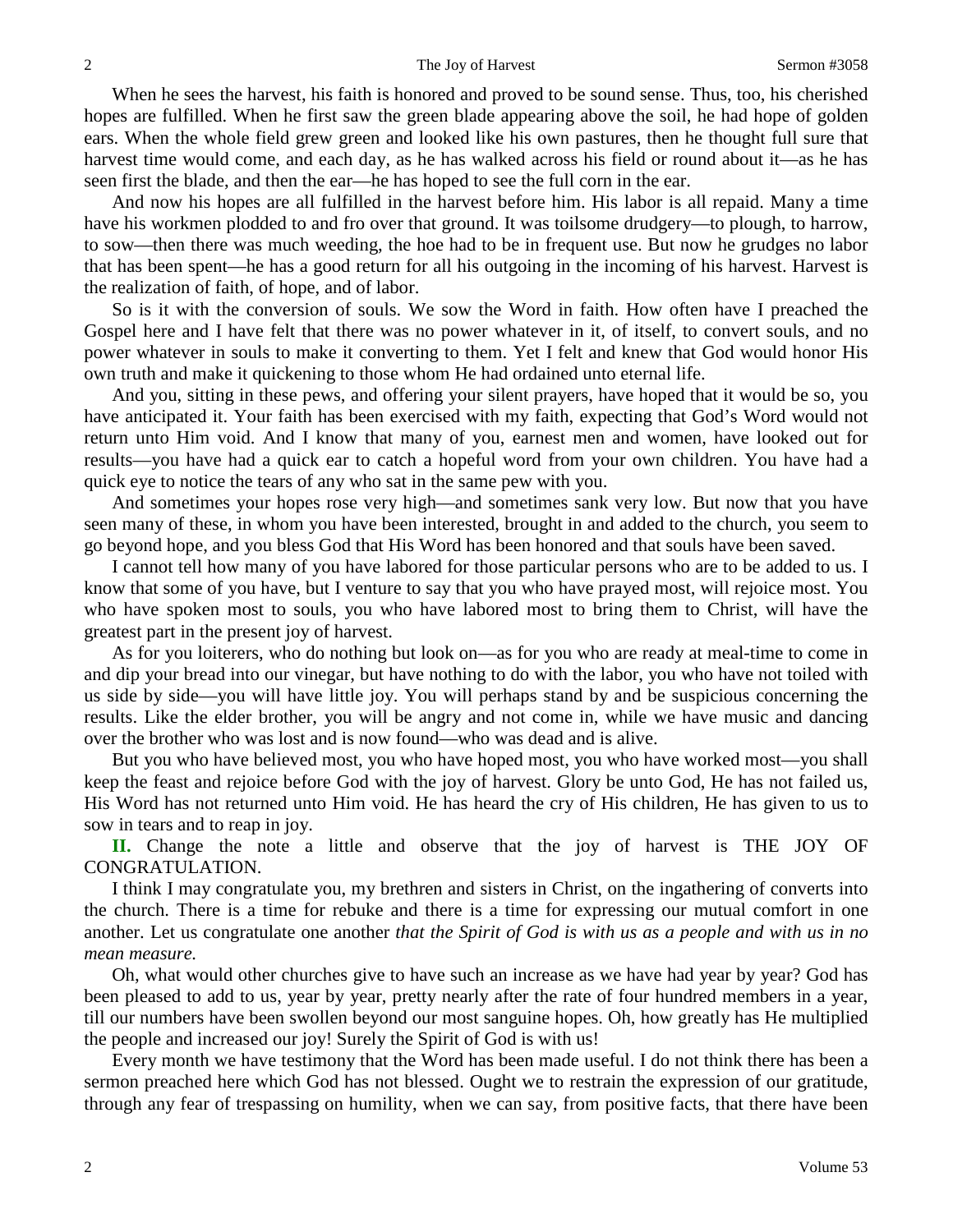those who have come to us and professed, either that they have found the Savior, or that they were led to tremble under a sense of sin through the Word every time it has been preached?

Surely, the Spirit of God is manifestly with us. Shall we not recognize His presence? Must we not now adoringly bless Him, that though we are not worthy that He should come under our roof, He does deign to abide with us and make the place of His feet glorious?

Let us congratulate one another that *our prayers, notwithstanding all the faults that mar them, and the infirmities that cleave to them, are being heard.* They are penetrating heaven, they are entering the pearly gate, they are going up before the throne of the Most High. Through Jesus' blood, which they use as their great prevailing weapon, they are moving the arm which moves the world.

Blessings are coming down upon our sons and daughters, upon our kinsfolk and acquaintance, in answer to our wrestling, believing prayers. Let us congratulate one another. If we were depressed, if we were like a wilderness, we would condole with one another. Let us now felicitate one another, interchange our cheerful smiles, and our thankful greetings. Let us take the right hand of fellowship over again, and looking back upon the past, vow for the future, in God's name, that if He will but strengthen us, nothing shall daunt our courage, nothing shall restrain our zeal.

What He has done shall make us aspire to more. What has been accomplished by us, as a people, shall be but a steppingstone to more daring attempts, to more zealous adventures, to more arduous labors for the promotion of His kingdom, and the extension of His sway. Let us, then, have the joy of congratulation. As the farmer congratulates the men, and as the men congratulate the master, as the one says, "Blessed be ye in the name of the Lord," and the others reply, "We wish you a blessing in God's name," so now let us congratulate each other upon God's mercy which we have received.

**III.** And is not the joy of harvest particularly A JOY OF GRATITUDE?

I envy not the man who can see the church increased and yet not feel a sacred, grateful joy. I know some little narrow souls, so compressed within their own selfishness, that to feed their own souls and cherish their own feelings seems to them the only aim and end of Gospel ministry. Whether souls, other than their own, are lost or saved, they care not.

It has been the lot of some of us to be, at times, cast among a narrow-minded class of people, who say, with a supine satisfaction, "There are very few that shall be saved." And the fewer the number in their fellowship, the more confident they grow of their own election. The appearance of a candidate for baptism or church membership is the signal for all of them to put on their spectacles and look him through and through to see if he is not a hypocrite.

I do not know that their churches are so particularly pure, but I do know that it is particularly difficult to get into them. I do not know that they are worth getting into, but I do know that they ought to be worth it, considering the time it takes before one can possibly be received into their enclosure. You must be summered and wintered, and tried this way and that, before you can be received—and when you are received, the members are sure to rub their hands together and say, "Well, it's a serious thing to receive members." And they are about as glad as I suppose a poor man might be, who had nineteen children, when there is another coming to eat of the scanty loaf.

They seem to think that the addition of so many new members would make the whole of the old members so much the poorer. For my part—and I think I can speak for all here—we greatly rejoice when new converts are welcomed into the church—and the more there are brought into the Christian family, the more joyful we shall be. We will bless our God—without ceasing will we bless His name, that He does add to us, for this is His work. Jesus sees of the fruit of His passion, the Spirit sees the result of His operation, the Divine Father sees His own children returning to His own board, and herein we do rejoice, yea, and we will rejoice with the joy of gratitude.

**IV.** I have been trying to think over the various causes for joy we may have concerning those who are just now added to us, but I do not think I can sum them all up. THE JOY OF SYMPATHY, however, cannot be wanting.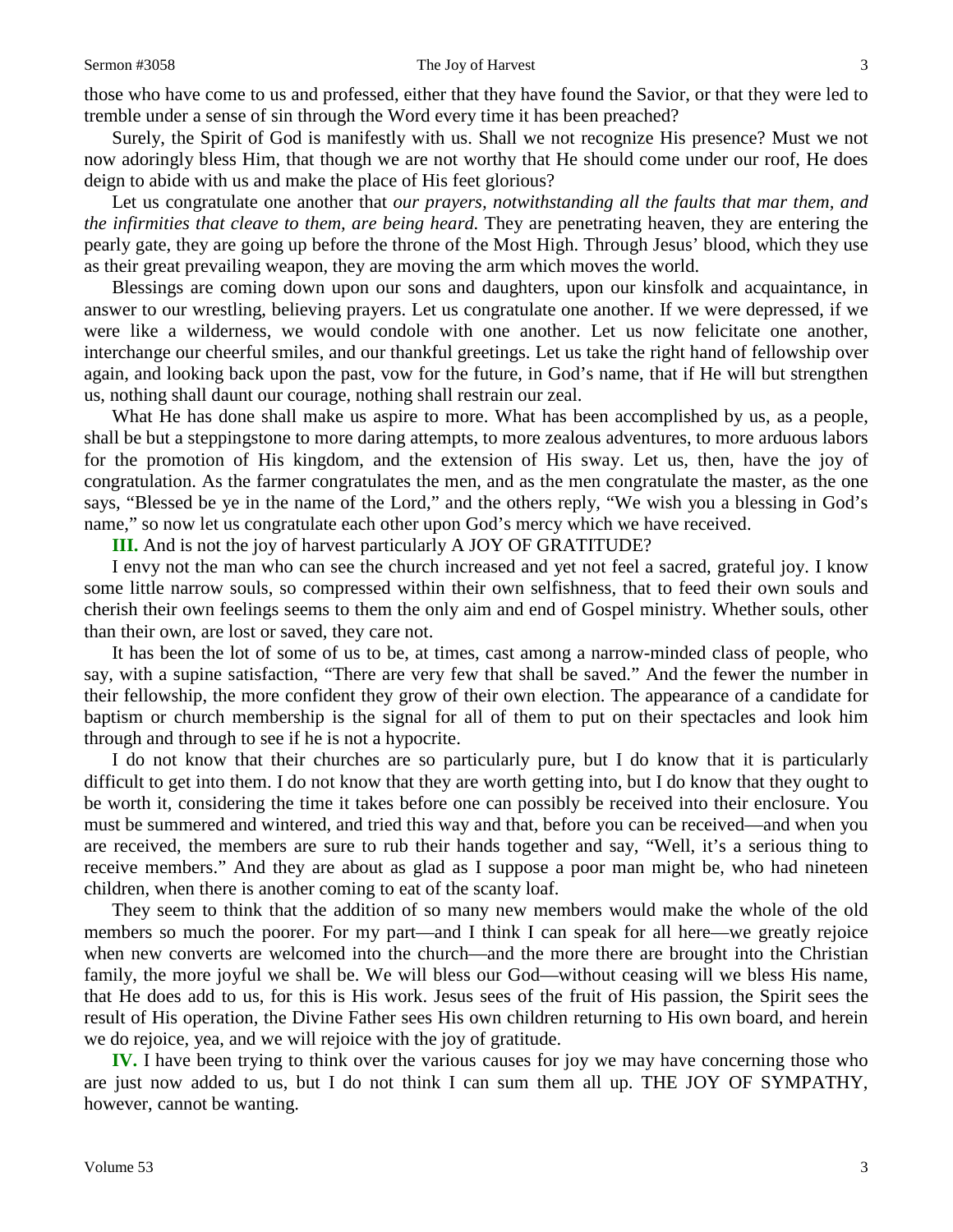#### 4 The Joy of Harvest Sermon #3058

In many cases, you may not know the persons admitted, yet you may enter into the fellowship of their circumstances. A parent's joy may kindle some fellow-feeling. There are fathers and mothers here, who feel the tears rising in their eyes because a dear boy or a dear girl has been before the church and borne witness to faith in Jesus—and is now to be publicly received with the right hand of fellowship into communion with that church of which the parents have long been members.

Estimate the prayers uttered or unexpressed, the sighs that have gone up to heaven, the many fears, the motherly pangs, the fatherly cares—and now share the joy of the parents while they say to you, "Magnify the LORD with us, and let us exalt His name together."

Here, too, are wives who see their husbands saved and there is much joy occasioned thereby. There will be a happy household now. Here are sisters and brothers who have watched over brothers and sisters with the most sedulous attention and importunate prayer, and at last they see them relent the obduracy they once indulged and confess the Savior whom once they despised.

But oh, pardon me when I entreat you to sympathize with me, and to share my joy, for it is a joy that overflows just now, and would fain call kinsfolk and friends to rejoice with me. What a mercy to be the means of saving a soul from death and hiding a multitude of sins! How precious is that promise, "They that turn many to righteousness shall shine as the stars for ever and ever."

As I sight that constellation in the Scriptural heavens, my heart beats with grateful emotion. But I do not ask you to share my joy alone, but to share the joy of earnest teachers and other workers in this church. Need I mention names? You know the persons without my breathing their names. The men, the women, who love the souls of sinners, and have been blessed in our midst in bringing them to Jesus, are entitled to your sympathetic greetings.

Rejoice with them. They have reaped their golden sheaves and they are rejoicing with the joy of harvest. I pray you to share their joy and to increase their joy. Sunday school teachers—God blesses you so that out of our school there come many additions to the church. You who conduct our catechumen classes, God blesses you—and we have additions from your midst.

Young men who preach in the street, you missionaries who toil in your little rooms and serve God by speaking a word of exhortation—you have all been honored, this month, there has been some fruit from every department of service. Therefore let us join in sympathy with the laborers whom God has thus honored, in thanking God for their success in souls saved.

And may I not ask you to rejoice because there is One, who loves souls better than I do, better than you do, and who rejoices more than any of us? It is the Man who bought them with the wounds in His hands, and feet, and side. He looks down upon those who have come up to Him from the wilderness and are looking to Him alone for salvation. Their eyes that were once red with weeping, now flash with hallowed joy. His eyes, that were full of pity, beam with satisfaction and unfeigned delight sits upon the Savior's brow.

I cannot see Him with these dim mortal eyes, but I know, by an inward consciousness, that He is here. Each soul that has trusted Him has been another jewel for His crown, another flush of pleasure in return for His pangs of grief. Come, then, let us rejoice with Him. Jesu, companion of our sorrow, Captain of our salvation, when You are glad we are exceedingly refreshed.

Nor is this all, for in yonder skies, there are those who wait upon our Master, who once waited on Him on earth, and are now glad to hymn His praise before His throne. Oh, could you hear their songs, you would find that they are just now louder and sweeter than is their wont. "Hallelujah! Hallelujah! Hallelujah!" ever rolls up to the throne of God and the Lamb.

But now it is deeper, its volume is more mighty, and its note more sweet, as they sing over the ingathering of souls into God's church. Christ Himself said, "I say unto you, there is joy in the presence of the angels of God over one sinner that repenteth." How much more joy is there when, by scores, and even by hundreds, repenting sinners find the Savior!

Think what might have been the lot of those who profess now to have been saved. You have need of an inspired prophet to tell you that. Some of them might still have been—where they once were—upon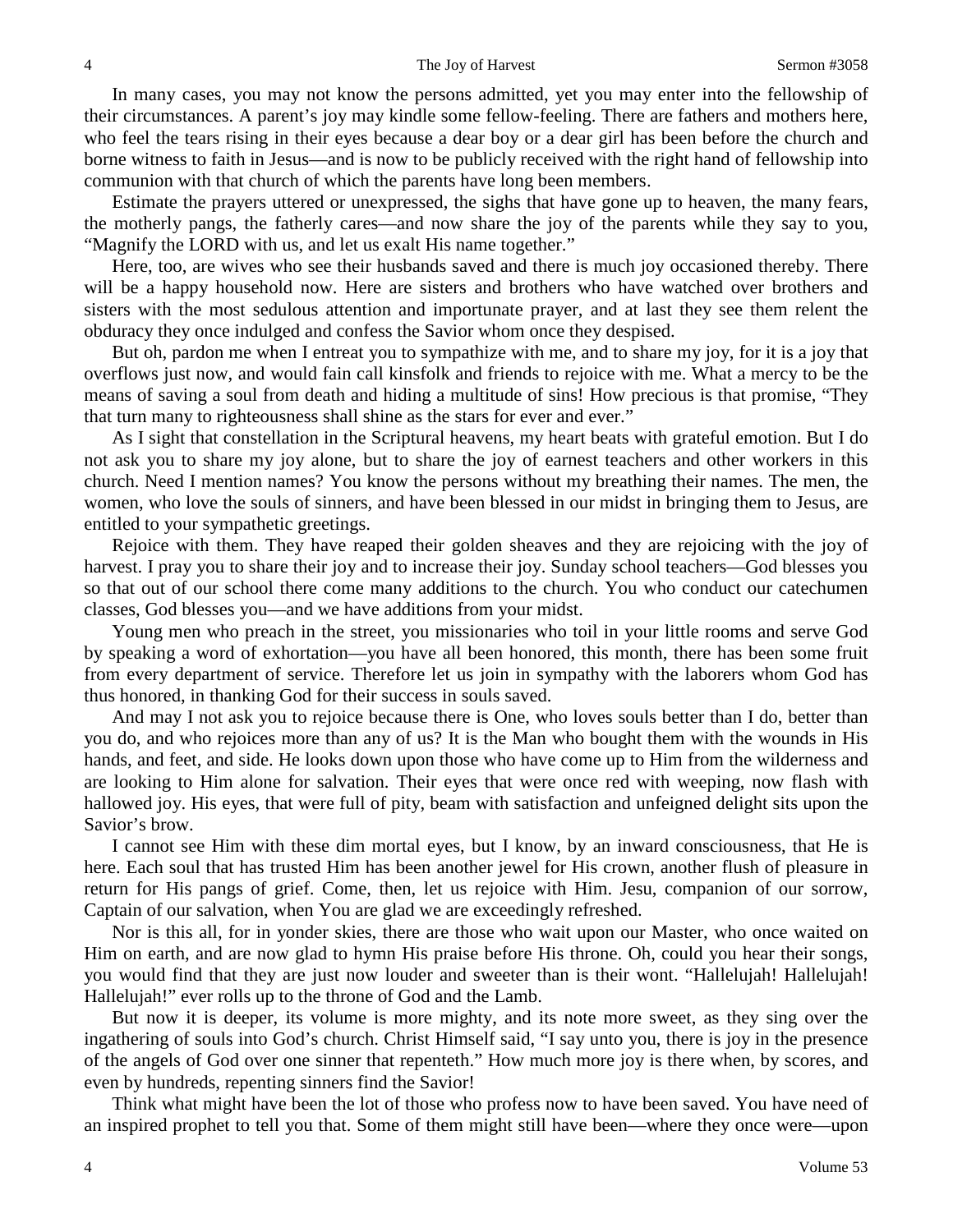There are young ones to be added to this church, who have never gone into open sin, but if they had not been called by grace, little do we know what might have been the career of vice before them. Temptation might have led to sin, sin might have ripened into habit, habit might have gathered force, until they became ringleaders in mischief—but they are washed, they are cleansed.

And O Satan, what a harvest have you lost! What soldiers have been taken from your ranks! How much mischief might they have done, which now they shall scrupulously avoid, for grace has turned them in another road and filled their mouths with another song.

Think, too, of what they now shall be through divine grace. I cannot depict to you each case. I know that there are some here, upon whom we look with the hope that they will be teachers of others. We have, especially, holy mothers bringing up their children in God's fear and holy fathers seeking the conversion of their little ones. Their seed, as a generation which the Lord has blessed, shall become, in after years—some of them—pillars of the church, honored and honorable. They shall serve their Master in this life, they shall bear testimony to His faithfulness in death, and they shall sing His praise forever.

Still, with all this joy of harvest, there is one mortifying reflection. I would not say much about it lest it should damp your joy. It is this. *Out of those who are added to the church, there are always some who are not saved.* Let us judge carefully and watch earnestly. Some come like Judas, with a lie in their right hand, and put on Christ by profession, who are not followers of Christ in spirit and in truth. Search yourselves, brethren and sisters, and if you be not Christ's, do not dishonor His name by venturing to be called by it.

And there is another grievous thought. *While so many are gathered in, there are many who are left out.* Some of you have been with us in our best days, and I am afraid I shall have to ring that text again in your ears, as I have done aforetime—"The harvest is past, the summer is ended, but ye are not saved, ye are not saved."

Your sister is saved, but you are not saved. Your wife is saved, but you are not. Two of you sleep in one bed—one has been taken and the other left. Two of you grind at one mill in your daily work—one has been taken and the other left. You are not saved, you are not saved. And when the time comes for you to die, these will be sad words to ring in your ears with a more doleful sound than death-knell ever knew, "Not saved! Not saved!" Amidst the joy of harvest, let us not forget to pray for those who are still wandering in the paths of sin or pandering to the vanities of the world.

Another harvest is coming, when Christ shall gather together His people. There will be, first of all, the ingathering of the righteous. Do not make a mistake about the day of judgment, as though the righteous and the wicked were to be judged together, for remember that, first of all, there will come the day when the righteous shall be gathered.

If you read the fourteenth chapter of the Book of Revelation, you will find that the harvest precedes the vintage. [See sermon #2910, The Harvest and The Vintage] The righteous are gathered as the harvest of the earth and afterwards the vintage of the world is gathered—that is, the wicked. The harvest is gathered into the garner of God, and the vintage "into the great winepress of the wrath of God"—and there the grapes are trodden under foot till the blood thereof flows out, even up to the horses' bridles.

Well, there is to come a harvest of the righteous and what joy there will be when you see the countless number that swells the ranks of the blessed! O you angels, you had need to be twice ten thousand times ten thousand when, at the ingathering of sheaves that no man can number, you welcome the multitudes of the redeemed!

What shoutings there will be when millions upon millions mount to the upper skies! It was a time of great joy when all Israel passed through the Red Sea, but how much greater joy will there be when ten thousand times ten thousand, even myriads of myriads, shall enter into their eternal rest.

There will be joy in the persons saved—each one will have a separate song or make a distinct note in the one song. What joy over Magdalene and the dying thief! What joy over Manasseh and Saul of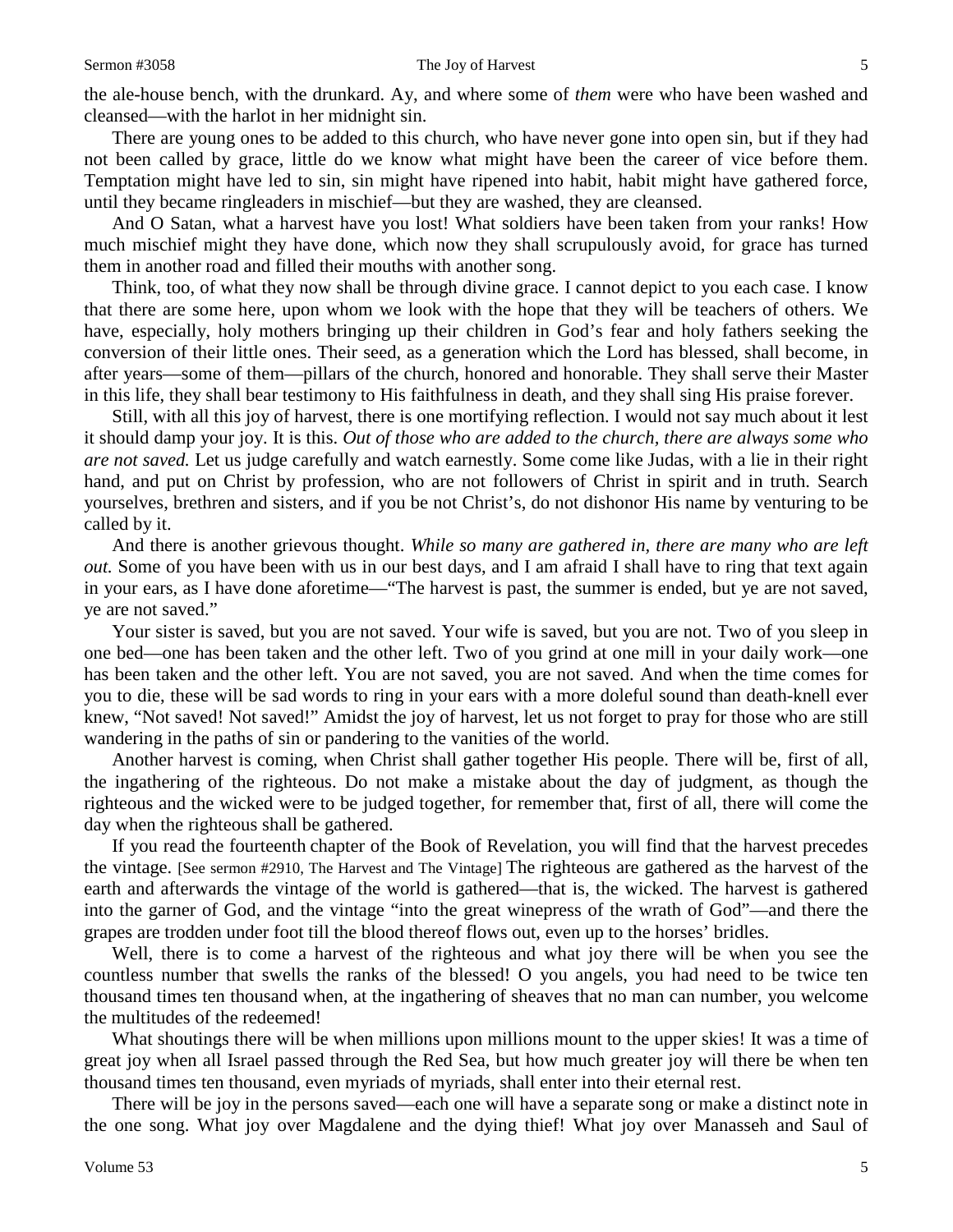Tarsus! Each separate case shall stand out clear and bright, as though it were better than another, and yet each one shall claim that his is the choicest exhibition of divine love and faithfulness. What joy when, all together, the Lord's jewels shall be put into His casket!

Think of where they shall be gathered from—from poverty, from sickness, from beds of dust and silent clay, they shall be gathered. From slander and rebuke, from persecution and from suffering, from the lion's jaws, and from the flames—they shall be gathered, ten thousand times ten thousand of them from sin and suffering, to sin and suffer no more.

Where will they be gathered to? Gathered to their Savior, to the general assembly and church of the firstborn, whose names are written in heaven. Remember that they will all be gathered, not one will be absent, and every one will be gathered in a perfect state, not one unripe for heaven, not one green ear, not one child of God unfit for his heavenly heritage, but all ready and prepared through the sanctifying influence of the Holy Spirit.

Oh, that my eyes could see the glorious day! The pearly gates stand wide open, and first comes the Savior up the eternal hills, leading the van fresh from the battlefields of Armageddon, where, for the last time, He has fought and triumphed over all His foes. And here comes the noble army of martyrs, waving the palm branch, and then the goodly fellowship of the prophets, the great assembly of the ministers and preachers of the Word, and the hosts of those who have come through great tribulation, and have washed their robes, and made them white in the blood of the Lamb.

Hark, how hell gnashes her teeth! How the infernal lake is stirred to envious burning, while the fiends see these brands plucked from the fire as they ascend to heaven! Listen to the symphonious harpings of the myriads of spirits, as from the battlements of heaven they look on with wonder, and gaze upon the new inhabitants of Jerusalem, who are coming to people it and make it even more glorious than it was before!

Hark, how they begin the song, "Who is this King of glory? The LORD of hosts, he is the King of glory." And listen how the multitude of the redeemed join in the chorus, "Unto him that loved us, and washed us from our sins in his own blood, and hath made us kings and priests unto God and his Father; to him be glory and dominion for ever and ever."

And sing again and yet again, "Hallelujah! Hallelujah! Hallelujah! for the Lord God omnipotent reigneth." May you and I be partakers of the joy of harvest, and not be yonder, with those among whom there is weeping, and wailing, and gnashing of teeth, because they would not trust the Lamb, because they would not come to Him that they might have life—but chose their own delusion, and followed out their own corruptions, till they met with the due desert of their evil deeds!

God bless you, dear friends, every one of you, and make you partakers of the present joy and the everlasting felicity of the saints, for Jesus Christ's sake! Amen.

## **EXPOSITION BY C. H. SPURGEON**

[From *The Gospel of the Kingdom*, a popular exposition of the Gospel according to Matthew. By C. H. Spurgeon]

#### *MATTHEW 9:35-38; 10:1; 13:3-8, 18-23*

**Matthew 9:35.** *And Jesus went about all the cities and villages, teaching in their synagogues, and preaching the gospel of the kingdom, and healing every sickness and every disease among the people.*

This was His answer to the blasphemous slanders of the Pharisees. A glorious reply it was. Let us answer calumny by greater zeal in doing good.

Small places were not despised by our Lord—He went about the *villages* as well as the *cities.*  Village piety is of the utmost importance and has a close relation to city life. Jesus turned old institutions to good account—the "*synagogues*" became His seminaries. Three-fold was His ministry—expounding the old, proclaiming the new, healing the diseased.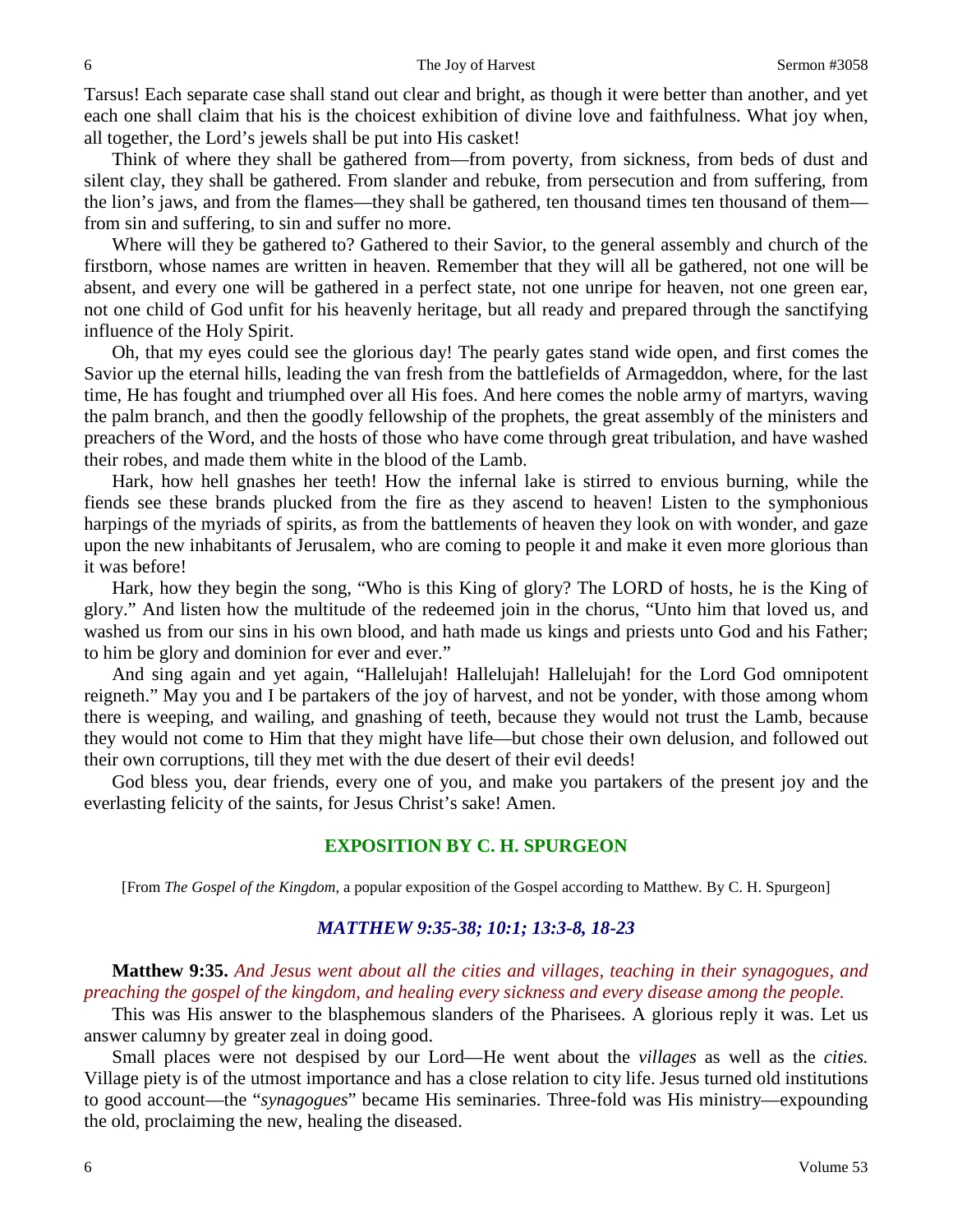Observe the repetition of the word "*every*" as showing the breadth of His healing power. All this stood in relation to His royalty, for it was "*the gospel of the kingdom*" which He proclaimed. Our Lord was " the Great Itinerant"—*Jesus went about preaching and healing.* His was a Medical Mission as well as an evangelistic tour. Happy people who have Jesus among them! Oh, that we might now see more of His working among our own people.

**36.** *But when He saw the multitudes, he was moved with compassion on them, because they fainted, and were scattered abroad, as sheep having no shepherd.*

A great crowd is a demand upon compassion, for it suggests so much sin and need. In this case, the great want was instruction*—*"*they fainted*" for want of comfort. They "*were scattered abroad*" for lack of guidance. They were eager to learn, but they had no fit teachers. "*Sheep having no shepherd*" are in an ill plight. Unfed, unfolded, unguarded—what will become of them?

Our Lord was stirred with a feeling which agitated His inmost soul. "*He was moved with compassion.*" What He saw affected not His eye only, but His heart. He was overcome by pity. His whole frame was stirred with an emotion which put every faculty into forceful movement. He is even now affected towards our people in the same manner. *He* is moved with compassion if *we* are not.

**37-38.** *Then saith he unto his disciples, The harvest truly is plenteous, but the labourers are few; pray ye therefore the Lord of the harvest, that he will send forth labourers into his harvest.*

His heavy heart sought solace among "*His disciples*" and He spake to them. He mourned the scantiness of workers. Pretenders were many, but real "*laborers*" in the harvest were few. The sheaves were spoiling. The crowds were ready to be taught, even as ripe wheat is ready for the sickle, but there were few to instruct them and where could more teaching men be found?

God only can thrust out, or "*send forth laborers.*" Man-made ministers are useless. Still are the fields encumbered with gentlemen who cannot use the sickle. Still the real ingatherers are few and far between. Where are the instructive, soul-winning ministries? Where are those who travail in birth for their hearers' salvation? Let us plead with the Lord of the harvest to care for His own harvest and send out His own men. May many a true heart be moved by the question, "Whom shall I send? And who will go for us?" to answer, "Here am I! Send me."

### **Matthew 10:1***. And when he had called unto him his twelve disciples, he gave them power against unclean spirits, to cast them out, and to heal all manner of sickness and all manner of disease.*

See the way of making apostles. They were first *disciples* and afterwards teachers of others—they were specially *His* and then they were given to be a blessing to men. They were "*called unto him*" and thus their higher call came to them. In the presence of their Lord they received their equipment—"*He gave them power.*"

Is that so with us in our own special office? Let us come to Him that we may be clothed with His authority and girded with His strength. Their power was miraculous, but it was an imitation of their Lord's—and the words applied to it are very much the same as we have seen in use about His miracles of healing. The twelve were made to represent their Lord. We, too, may be enabled to do what Jesus did among men. Oh, for such an endowment!

**Matthew 13:3.** *And he spake many things unto them in parables, saying, Behold, a sower went forth to sow;*

He had much instruction to give and He chose to convey it *in parables.* What wonderful pictures they were! What a world of meaning they have for us, as well as for those who heard them! This parable of the sower is a mine of teaching concerning the kingdom of God, for the seed was "the word of the kingdom." (See verse 19).

"*Behold*"*—*every word is worthy of attention. May be, the preacher pointed to a farmer on the shore, who was beginning to sow one of the terraces. "*A sower*," read, "*The* Sower." Jesus, our Lord, has taken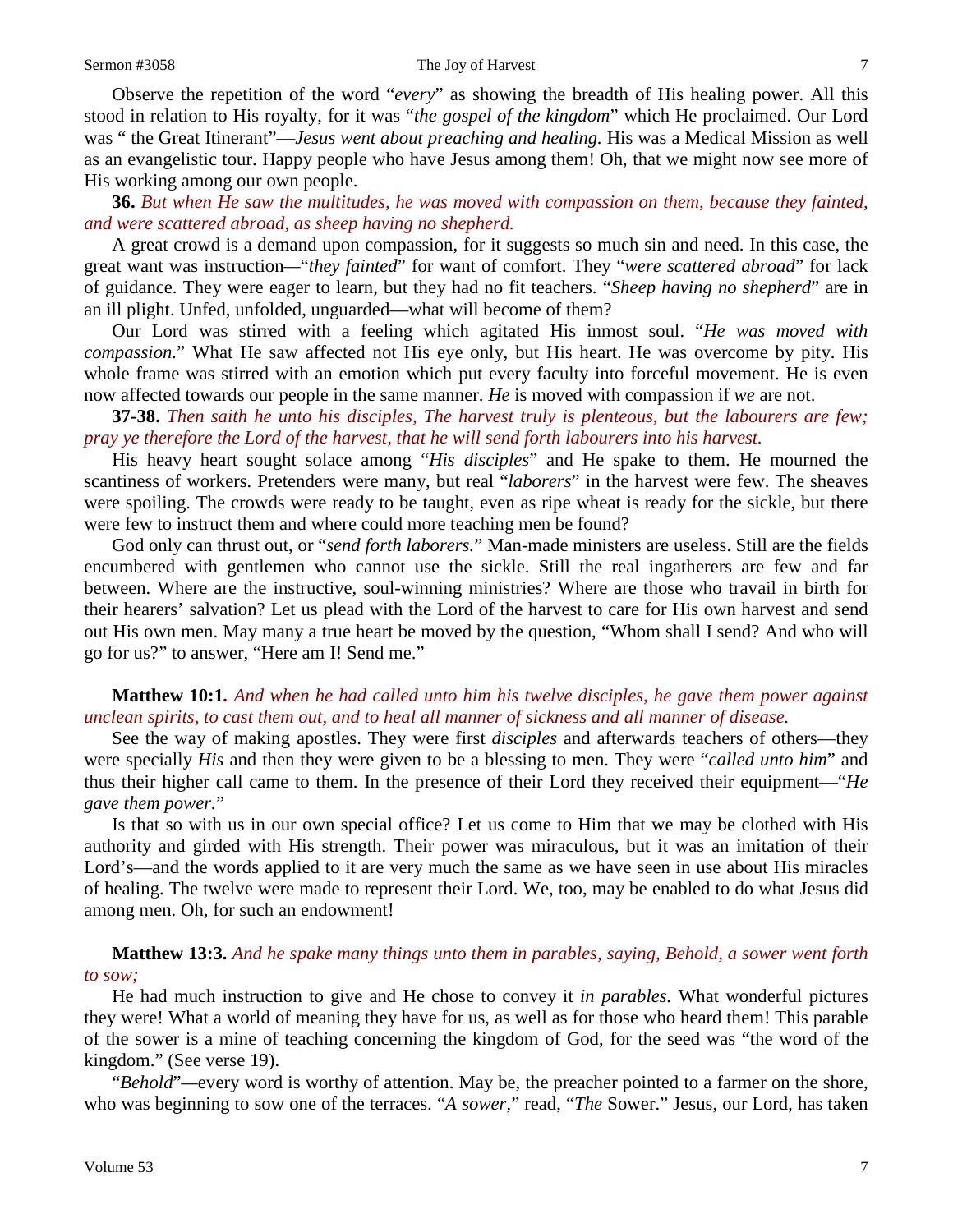up this business of the Sower at His Father's bidding. The Sower "*went forth.*" See Him leaving the Father's house, with this one design upon His heart—"*to sow*."

**4.** *And when he sowed, some seeds fell by the way side, and the fowls came and devoured them up:*

*When HE sowed, some seeds fell by the wayside—*even when the Chief Sower is at work, some seed fails. We know He sows the best of seed and in the best manner, but some of it falls on the trodden path, and so lies uncovered and unaccepted of the soil. That soil was hard and beaten down with traffic. There, too, on the wayside, we meet with dust to blind, settlements of mud to foul, and birds to pilfer—it is not a good place for good seed. No wonder, as the seeds lay all exposed, that the *fowls came and devoured them up.* If the truth does not enter the heart, evil influences soon remove it.

**5-6.** *Some fell upon stony places, where they had not much earth: and forthwith they sprung up, because they had no deepness of earth: and when the sun was up, they were scorched; and because they had no root, they withered away.*

Among the rocks or on the shallow soil, with the unbroken rock-pan underneath, the seed fell—for if the sower had altogether avoided such places he might have missed some of the good ground. In these *stony places*, the seed speedily *sprang up*, because the rock gave it all the heat that fell on it and so hastened its germination.

But soon up, soon down. When the time came for the sun to put forth its force, the rootless plants instantly pined and died. "*They had no deepness of earth*" and "*no root.*" What could they do but *wither*  quite *away?* Everything was hurried with them—the seeds had no time to root themselves and so in hot haste the speedy growth met with speedy death. No trace remained.

**7.** *And some fell among thorns; and the thorns sprung up, and choked them:*

The ground was originally a thorn-brake and had been cleared by *the thorns* being cut down. But speedily the old roots sent out new shoots and other weeds came up with them—and the tangled beds of thistles, thorns, nettles, and what not, strangled the feeble shoots of the wheat. The native plants *choked*  the poor stranger. They would not permit the intrusive corn to share the field with them—evil claims a monopoly of our nature.

Thus we have seen three sets of seed come to an untimely end.

**8.** *But other fell into good ground, and brought forth fruit, some an hundredfold, some sixtyfold, some thirtyfold.*

This would repay all losses, especially at the highest rate of increase here quoted. To the bird, the weather, and the weeds, three sets of seeds have gone. Yet, happily, one remains to increase and fill the barn. The sowing of good seed can never be a total failure—"*other fell into good ground.*" The harvest was not equally great on every spot of fertile soil. It varied from *an hundredfold* to *thirtyfold.* All good ground is not alike good, and besides, the situation may differ. Harvests are not all alike in the same farm, in the same season and under the same farmer—and yet each field may yield a fairly good harvest.

Lord, if I cannot reach to a hundredfold, let me at least prove to be good ground by bearing thirtyfold.

#### **18.** *Hear ye therefore the parable of the sower.*

Because you see behind the curtain and have grace given to discern the inner meaning through the outer metaphor, come and *hear* the explanation of *the parable of the sower.*

**19.** *When anyone heareth the word of the kingdom, and understandeth it not, then cometh the wicked one, and catcheth away that which was sown in his heart. This is he which received seed by the way side.*

The Gospel is "*the word of the kingdom.*" It has royal authority in it. It proclaims and reveals King Jesus and it leads men to obedience to His sway. To hear but not to understand is to leave the good seed on the outside of your nature and not to take it into yourself. Nothing can come of such hearing to anyone.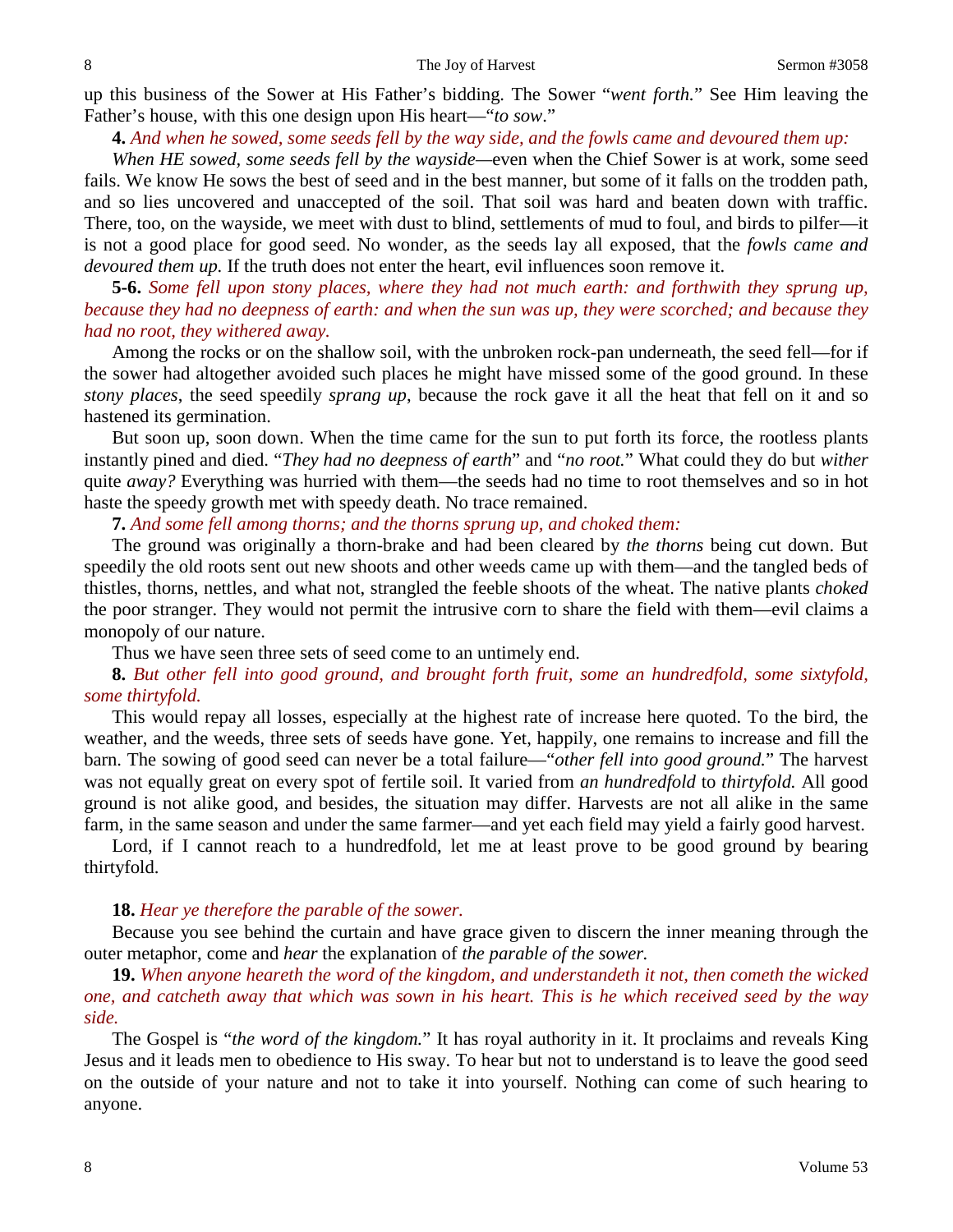Satan is always on the watch to hinder the Word—"*Then cometh the wicked one*," even at the moment when the seed fell. He is always afraid to leave the truth even in hard and dry contact with a mind, and so he *catches it away* at once, and it is forgotten, or even disbelieved. It is gone, at any rate. And we have not in our hearer's mind a cornfield, but a highway, hard, and much frequented. The man was not an opposer. He "*received seed*," but he received the truth as he was, without the soil of his nature being changed—and the seed remained as it was, till the foul bird of hell took it off the place and there was an end of it.

So far as the truth *was sown in his heart*, it was in his natural, unrenewed heart and therefore it took no living hold. How many such hearers we have! To these we preach in vain, for what they learn they unlearn, and what they receive they reject almost as soon as it comes to them.

Lord, suffer none of us to be impervious to Your royal Word, but whenever the smallest seed of Your truth falls on us, may we open our soul to it!

**20-21.** *But he that received the seed into stony places, the same is he that heareth the word, and anon with joy receiveth it; yet hath he not root in himself, but dureth for awhile: but when tribulation or persecution ariseth because of the word, by and by he is offended.*

Here the seed was the same and the sower the same, but the result somewhat different. In this case there was earth enough to cover the seed and heat enough to make it grow quickly. The convert was attentive and easily persuaded. He seemed glad to accept the Gospel at once, he was even eager and enthusiastic, joyful and demonstrative. *He heareth the word, and anon with joy receiveth it.* 

Surely this looked very promising. But the soft was essentially evil, hard, barren, superficial. The man had no living entrance into the mystery of the Gospel, no root in himself, no principle, no hold of the truth with a renewed heart. And so he flourished hurriedly and showily for a season, but only for a season.

It is tersely put, "*He dureth for a while."* That "*while"* may be longer or shorter according to circumstances. When matters grow hot with Christians, either through affliction from the Lord, or persecution from the world, the temporary believer is so sapless, so rootless, so deficient in moisture of grace, that he dries up, and his profession withers. Thus, again, the sower's hopes are disappointed and his labor is lost. Till stony hearts are changed it must always be so.

We meet with many who are soon hot and as soon cold. They receive the Gospel "*anon*" and leave it "*by-and-by.*" Everything is on the surface, and therefore is hasty and unreal. May we all have broken hearts and prepared minds, that when the truth comes to us, it may take root in us and abide.

**22.** *He also that received seed among the thorns is he that heareth the word; and the care of this world, and the deceitfulness of riches, choke the word, and he becometh unfruitful.*

This class of hearers we know by personal acquaintance in this busy age. They *hear the word*, they are affected by the Gospel, they take it *as seed* into their minds and it grows well for a season. But the heart cannot belong to two absorbing objects at the same time, and therefore these men cannot long yield themselves up to the world and Christ too.

Care to get money, covetousness, trickery, and sins which come from hasting to be rich, or else pride, luxury, oppression, and other sins which come of having obtained wealth, prevent the man from being useful in religious matters, or even sincere to himself—"*he becometh unfruitful.*" He keeps his profession. He occupies his place, but his religion does not grow.

In fact, it shows sad signs of being choked and checked by worldliness. The leaf of outward religiousness is there, but there is no dew on it. The ear of promised fruit is there, but there are no kernels in it. The weeds have outgrown the wheat and smothered it. We cannot grow thorn and corn at the same time—the attempt is fatal to a harvest for Jesus.

See how wealth is here associated with *care*, *deceitfulness*, and *unfruitfulness.* It is a thing to be handled with care. Why are men so eager to make their thorn-brake more dense with briars?

Would not a good husbandman root out the thorns and brambles? Should we not, as much as possible, keep free from the care to get, to preserve, to increase, and to hoard worldly riches? Our